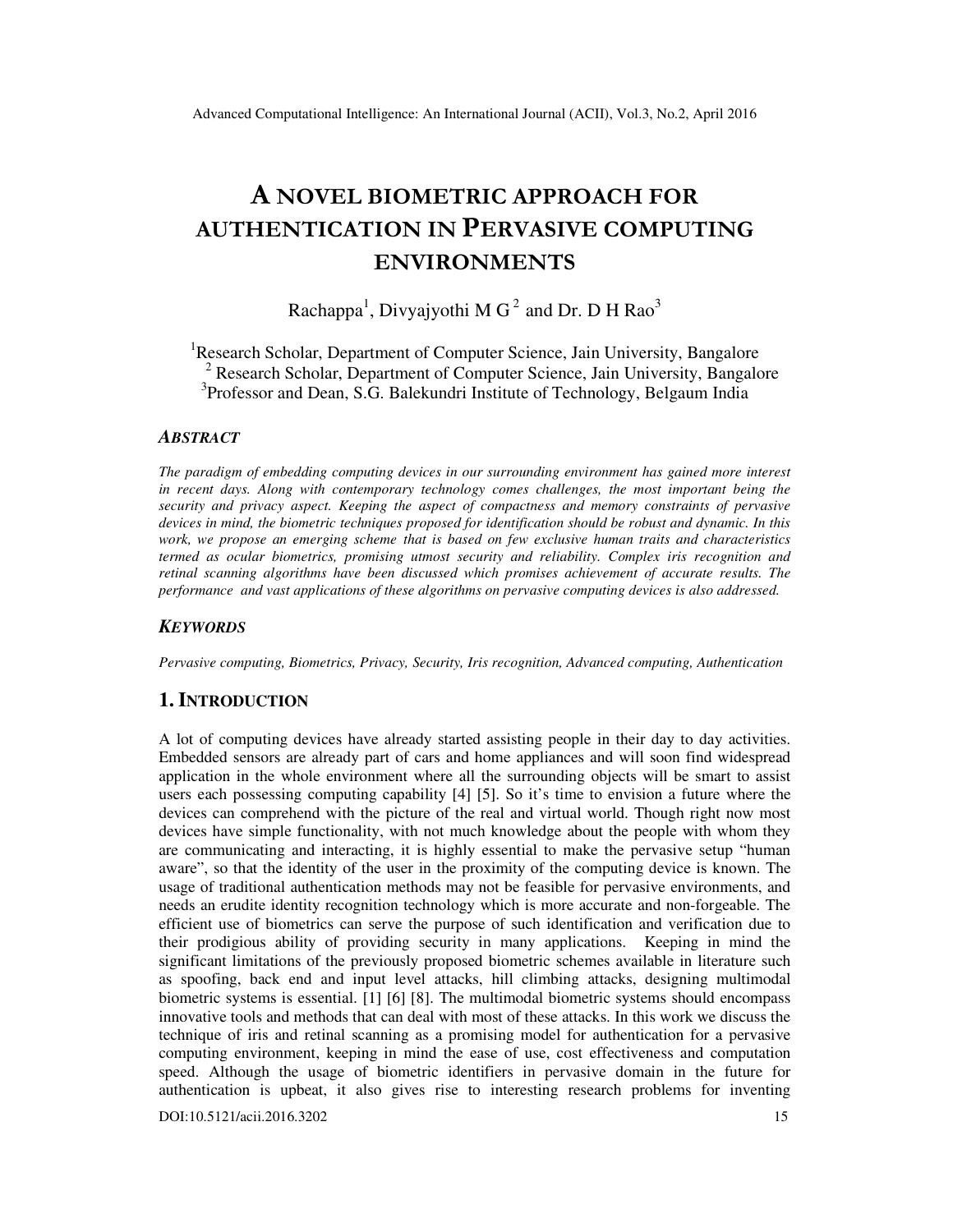appropriate innovative techniques and algorithms that can fit into various pervasive application realms.

#### **1.1. Related Work**

A periocular biometric iris recognition scheme based on analysis of iris texture was designed that takes into account the shape of eyelids and even skin wrinkles promising improved performance [13]. NSF and Texas state university have proposed a reliable, more secure biometric approach which is three layered and is highly reliable[9] [10] [11] [12].

Though these results are not being discussed or applied on pervasive computing devices, it would be interesting to learn about their performance and functioning on the same. Speech and facial biometric identifiers have been deployed by the Australian market in the latest range of LED's and Television by Panasonic Company [15].

## **2. OCULAR BIOMETRICS**

Accurate user and service provider authentication is a must in pervasive computing environments. The combination of iris scanning and retinal scanning is termed as ocular biometrics. Here both iris and retinal scanning being highly accurate serves as a strong candidate for authentication [2] [7].

Ocular biometric systems provide accurate results when compared to uni-modal biometric identifier and can be robust against spoofing attacks because multiple biometric traits are hard to fake.

#### **2.1. Structural Background**

The complexity of ocular biometric identifiers lies in the complex eye structure of an individual which is unique in every person. Also the movement of the eye takes different states depending on various provocations. There can be stable eye balls, centred ones, rotating ones or a combination of all these. For pervasive deployment cost of equipment used and accurate biometric results are very important. Using low cost image sensors can serve the purpose.

#### **2.2. Iris**

Iris recognition technique is one of the main reasons for the wide application of ocular biometry. The Indian government's UIDAI program is capable of matching 10000 billion iris patterns daily [18]. The acquisition techniques for a pervasive environment can be through sensor technology. The first region of interest to capture iris data is the region surrounding the pupil for which an appropriate edge detection algorithm has to be applied after which template matching can be done.

#### **2.3. Periocular**

The portion of the face surrounding by the eyes is referred to as the periocular region. This can be used along with iris and retina to form a strong biometric identification trait, which in turn can form a basis to determine the age, gender, culture of various individuals.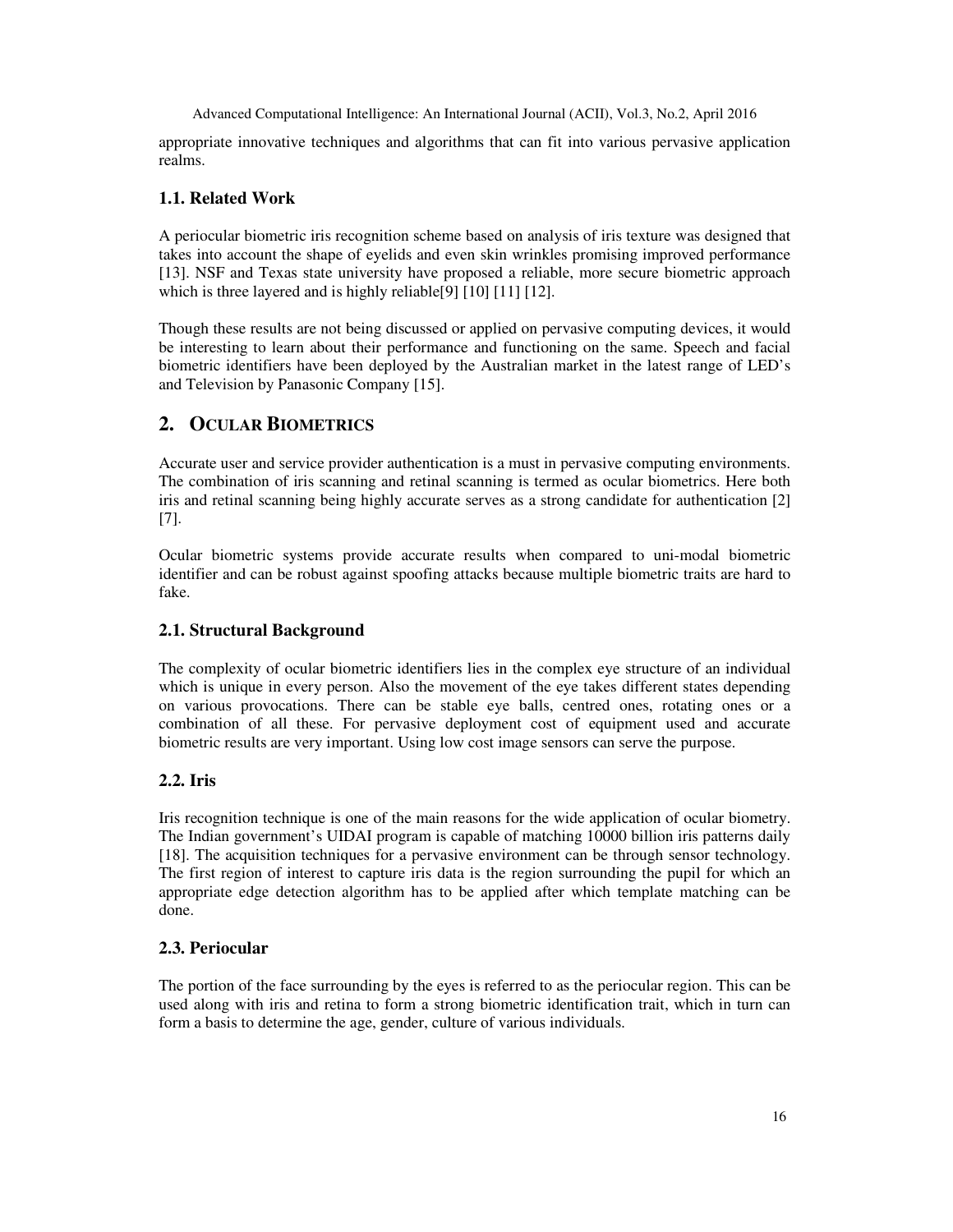#### **2.4. Retina**

Though a number of middleware solutions have been proposed for data, service management, owing to the wide heterogeneity of network resources involved in pervasive computing there are numerous coordination problems that exists in such computing environments. A secured single middleware solution is very much desirable in such environments.

### **3. IRIS RECOGNITION ALGORITHMS**

The random structure of the iris can be absolutely reliable to determine a person's identity. Already it is being widely used in airports to authenticate / identify users. The iris patterns, as shown in the figure, have more uniqueness, randomness, come in different shapes and sizes, and can be a better contestant than face recognition or any other biometric identifiers.



Figure 3.1: The Complex Iris Pattern

#### **3.1. Daughman's Algorithm**

The most widely used iris recognition algorithm [3]. The Daughman's Integro-Differential equation is as follows:

$$
\max(r, x_o, y_o) \bigg| G_{\sigma}(r) * \frac{\partial}{\partial r_{r, x_o, y_o}} \oint \frac{I(x, y)}{2\pi} ds \bigg|
$$

Here, for each of the iris and pupil, r is the radius and (xo,yo) is the centre of the coarse circle. The algorithm is run twice, first to determine the iris contour followed by the pupil contour. The original image is given by I (x, y) and the Gaussian function is denoted by  $G_0(r)$ .

A number of studies have reported a zero failure rate on applying this algorithm for iris recognition. Given millions of possibilities, this algorithm can rightly determine an individual with a recognition rate of 98.4% [19] [20]. Thus iris recognition is considered to be a reliable biometric identifier in comparison with other technologies.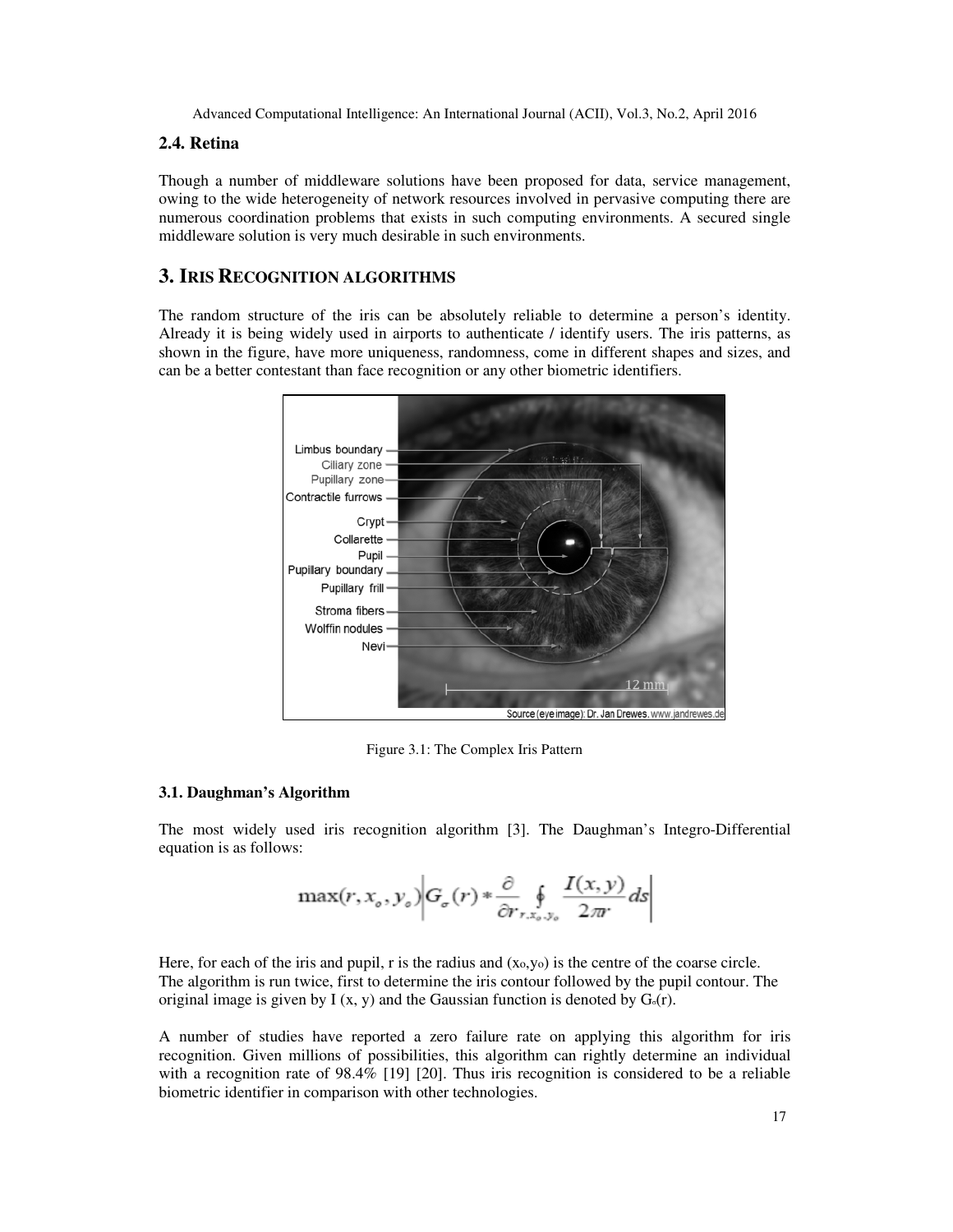#### **3.1.1 Enhanced Daughman's Algorithm**

The algorithm mentioned above has a limitation that if there is maximum gradient received while scanning an image, then a bright spot can be mistaken. So the above equation needs to be modified. There needs to be a threshold value, beyond which all image pixels resulting in a circle has to be ignored.

#### **3.1.2 Applicability in Pervasive Infrastructure**

Owing to the complex iris structure and the fact that no two identical persons can have the same iris construction and due to its stable results for many years, Iris scanning techniques have many advantages to offer in comparison with many of the existing biometric identifiers.

Deployment in a pervasive domain demands optimum performance and it has been demonstrated that in less than 2 seconds a 2 GHz processor can compare around I million iris [17].

# **4. RETINAL SCANNING TECHNIQUES**

Retina scanning based biometrics for identification and verification takes advantage of the complex structure of one's retinal blood vessel patterns which is unique for every individual. This technique is the least deployed as of now, as the retinal scanning algorithms work better with only high quality images.

Retinal patterns can be obtained by capturing a digital image of the eye while projecting an infrared light. This technique needs utmost cooperation from the subjects as they have to look at the lens in a specific alignment.



Figure 4.1: The Retina structure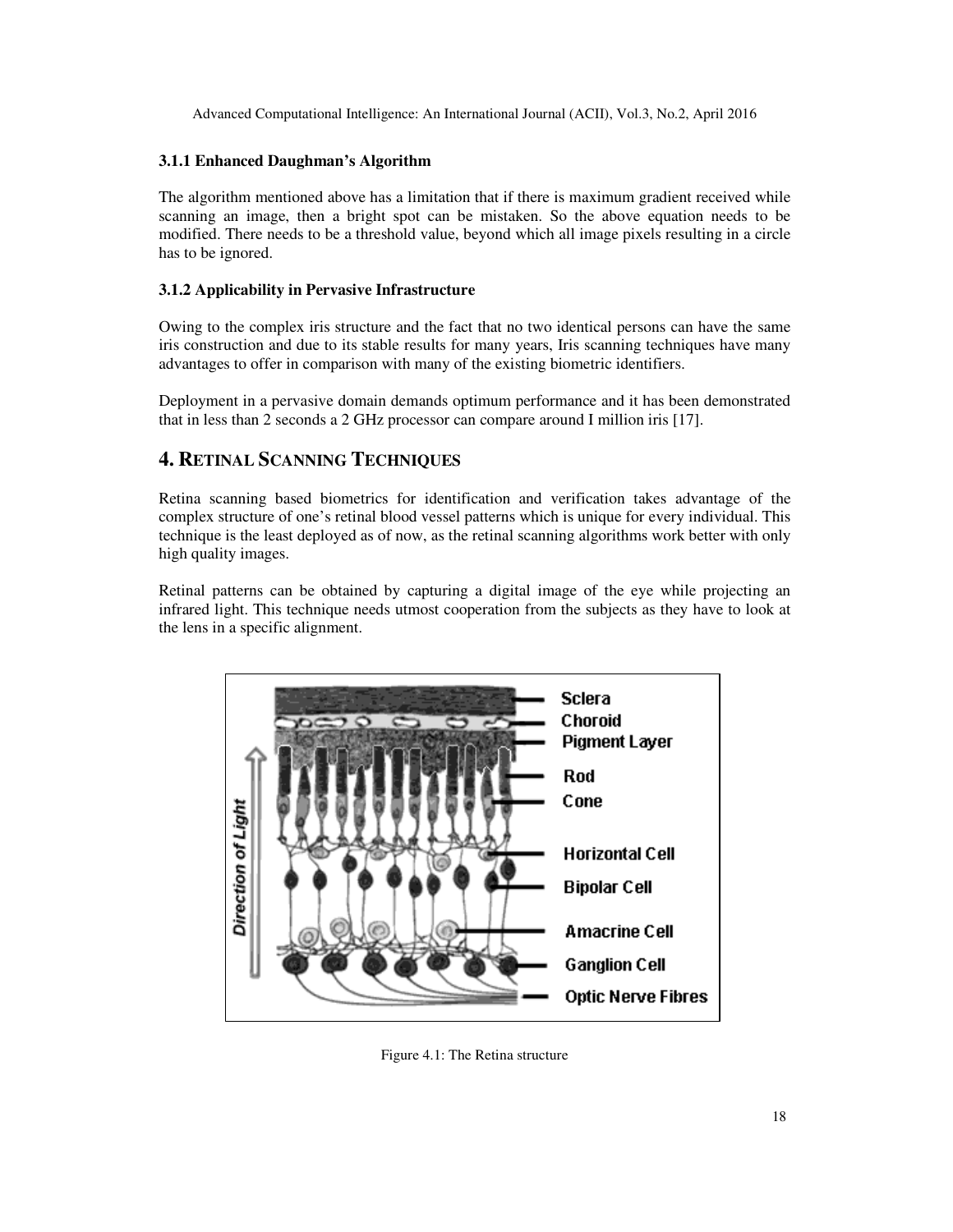#### **4.1. Security Implications**

Retina scan technology has a robust security implication due to its unique matching capabilities against a given identification database. The security of this technique comes from the fact that every individual has a unique retinal vasculature which is not possible to replicate.

The only constraint that applies here is the image quality. Retina scan identification algorithms work accurately only with high quality images.

#### **4.2. Deployment in Pervasive Domain**

Retina scanning devices can be embedded in the surrounding pervasive objects around the environment where a high degree of security, identification, verification and accountability is intended. Few areas to mention may be in governance and military management, Central Intelligence agencies, medical diagnostic examinations and chronic conditions, aeronautics and space applications, investigation agencies.

#### *5.* **PERFORMANCE AND APPLICABILITY**

For a pervasive environment and in its vast application, biometric authentication based on iris scanning followed by a retinal scanning can provide accurate results. Smart homes, PC webcam security systems, surveillance systems can make use of this authentication technique to identify users entering / leaving a house. The same applies to any computing device embedded with a camera and a scanning device. Military bases and nuclear reactors are already using retina scanners.

Due to the unique identifying traits, the performance of retinas scans is much more accurate than iris scans, and any other biometric identifiers [14]. In contrast, the refractive state of the eye and common corneal diseases does not affect iris scanning. But if there is a loss of corneal clarity, both the retinal and iris image results may vary radically.

In comparison with uni-modal biometric systems, future belongs to multimodal systems. They can improve the matching performance with their ability to integrate information at various levels. Several multimodal systems have been proposed by researchers. One such fusion model is shown in the figure. Here the feature extraction may differ based on the biometric trait one desires to capture. In the proposed paper, it is the iris and retina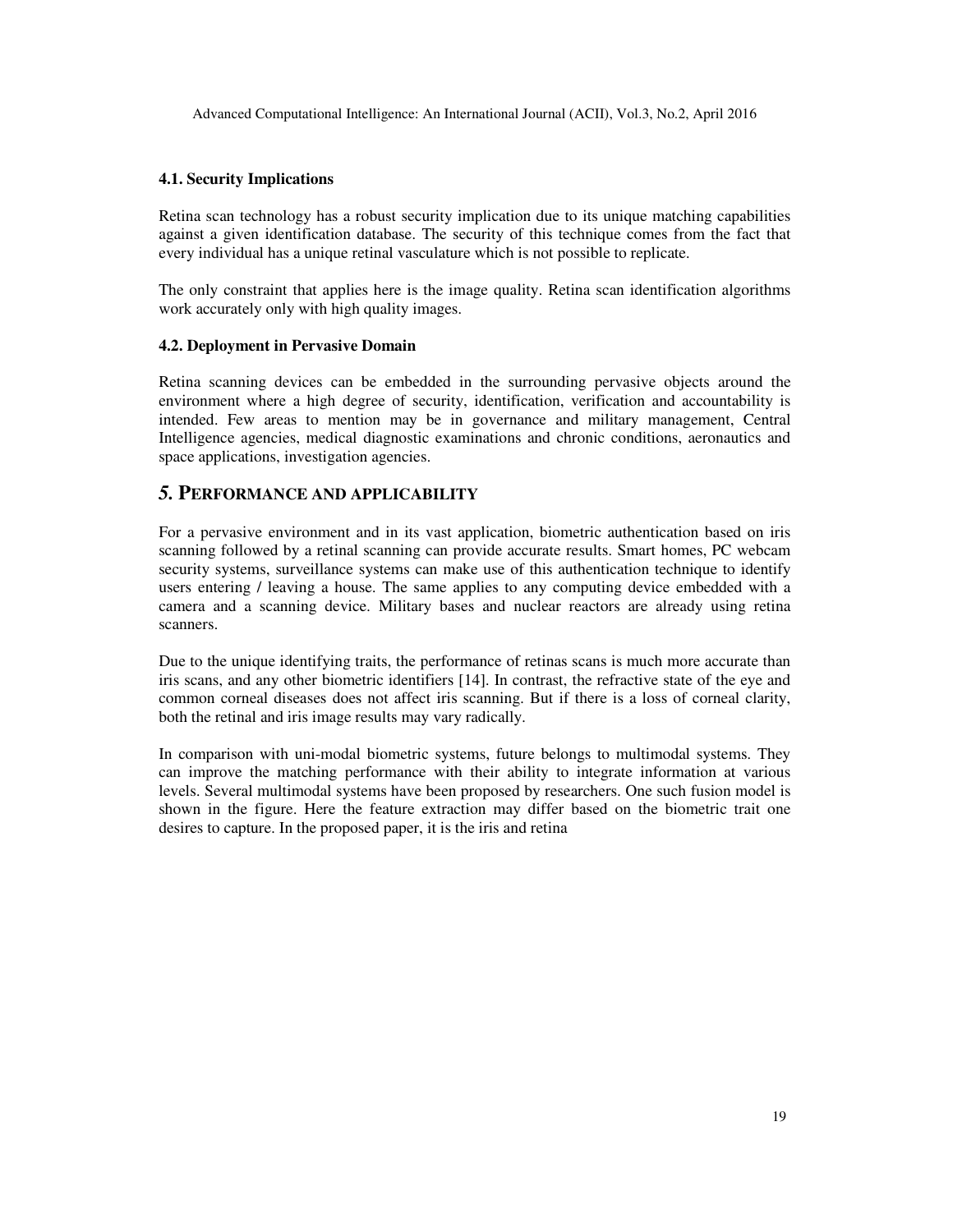

Figure 5.1: Example: Multimodal Fusion system [21]

## **6***.* **CONCLUSION**

In this paper we have discussed a multi-layer biometric authentication scheme that can be useful in authenticating users for varied pervasive computing applications. We have discussed in detail the iris and retina scanning techniques and algorithms and their performance issues. The statistics obtained from iris and retina scan can be consolidated to compute a new feature vector in a new hyperspace. This feature vector can perform best matching. Using this multi – modal scheme, each modal will generate a matching score which can be combined to sustain the claimed identity.

Ocular Biometrics is progressing rapidly [16], and promises acute security for various practical based applications. It facilitates several tools to carry out business transactions in a protected manner. The research effort continues from around the world to improve the efficacy and accuracy of this biometric domain. As the technology ripens further, one can expect increased user acceptance, applicability and credibility to the service providers.

With every innovative technology, comes a set of limitations. Careful system Design however can minimize these precincts. Every system must be designed with a cost-benefit analysis.

# **7. ACKNOWLEDGMENTS**

We extend our thanks to our Prof. Dr. D. H. Rao for his discussions, time and ideas given during the course of our work.

## **8. REFERENCES**

- [1] Abdulmonam Omar Alaswad, "*Vulnerabilities of Biometric Authentication "Threats and Countermeasures*", International Journal of Information & Computation Technology. *ISSN 0974- 2239 Volume 4, Number 10 (2014)*, pp. 947-958
- [2] Prateek Verma, "*Daughman'S Algorithm Method For Iris Recognition-A Biometric Approach",* International Journal of Emerging Technology and Advanced Engineering, *Volume 2, Issue 6, June 2012.*
- [3] Daugman, John G., PhD, "*How Iris Recognition Works*", IEEE Transactions on Circuits and Systems for Video Technology, *Vol. 14, No. 1, January 2004*, DOI 10.1109/TCSVT.2003.818350.
- [4] Divyajyothi M G, Rachappa and Dr. D H Rao," *Techniques of Lattice Based Cryptography Studied On A Pervasive Computing Environment,"* International Journal on Computational Science & Applications (IJCSA), *Vol.5, No.4, August 2015.*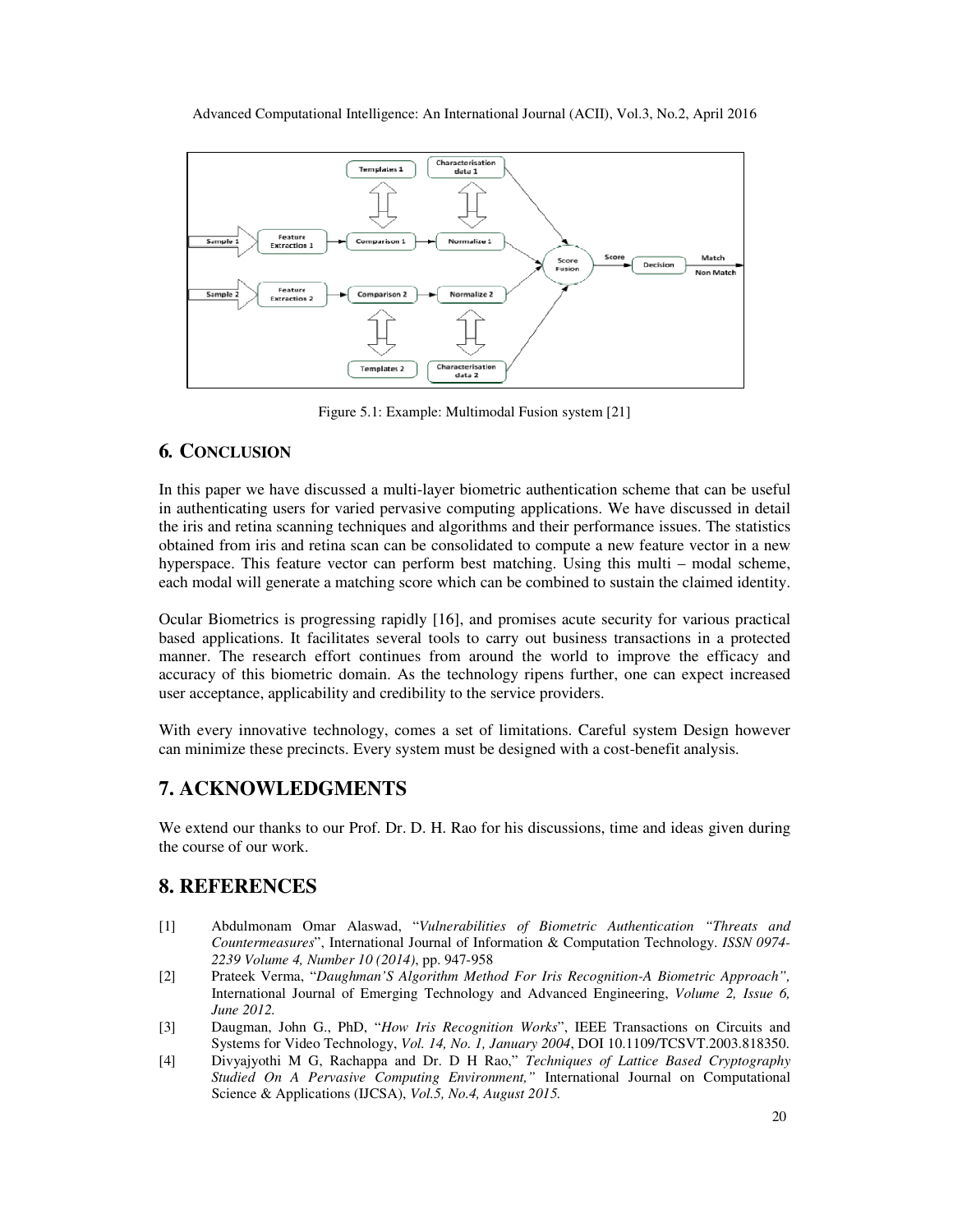- [5] Divyajyothi M G, Rachappa and Dr. D H Rao, "*A Scenario Based Approach for Dealing with Challenges in A Pervasive Computing Environment,"* International Journal on Computational Sciences & Applications (IJCSA), *Vol.4, No.2, April 2014*.
- [6] David D. Zhang," *Biometric Solutions: For Authentication in an E-World*", Springer Science and Business.
- [7] O. V. Komogortsev, A. Karpov. "*Automated Classification and Scoring of Smooth Pursuit Eye Movements in Presence of Fixations and Saccades*," Journal of Behavioral Research Methods, *v.45, 2013, p. 203*. doi:10.3758/s13428-012-0234-9
- [8] O. V. Komogortsev, C. Holland, S. Jayarathna, A. Karpov. "*2D Linear Oculomotor Plant Mathematical Model: Verification and Biometric Applications*," ACM Transactions on Applied Perception, *v.10, 2013*. doi:10.1145/2536764.2536774
- [9] Complex Eye Movement Pattern Biometrics: The Effects of Environment and Stimulus. "*Complex Eye Movement Pattern Biometrics: The Effects of Environment and Stimulus*," IEEE Transactions on Information Forensics and Security, *v.8, 2013, p. 2115*. doi:10.1109/TIFS.2013.2285884
- [10] O. V. Komogortsev, A. Karpov, C. Holland.. "*Attack of Mechanical Replicas: Liveness Detection with Eye Movements*," IEEE Transactions on Information Forensics and Security, *v.10, 2015, p. 716*.
- [11] O. V. Komogortsev, C. Holland, A. Karpov, L. R. Price. "*Biometrics via Oculomotor Plant Characteristics: Impact of Parameters in Oculomotor Plant Model*," ACM Transactions on Applied Perception, *v.11, 2014, p. 1.*
- [12] I. Rigas and O. V. Komogortsev. "*Biometric Recognition via Probabilistic Spatial Projection of Eye Movement Trajectories in Dynamic Visual Environments*," IEEE Transactions on Information Forensics and Security, *v.9, 2014, p. 1743*.
- [13] Proença H., "*Ocular biometrics by score-level fusion of disparate experts*", IEEE Trans Image Process. 2014 Dec; *23(12):5082-93. doi: 10.1109/TIP.2014.2361285. Epub 2014 Oct 2*.
- [14] Matthew Haughn, "*Retina Scan*" July 2014, Available at : http://whatis.techtarget.com/definition/retina-scan
- [15] Steve Bell ," *The invasion of biometrics",* Security Expert at Bull Guard Monday, *27 April 2015*, Available at : http://www.net-security.org/article.php?id=2260&p=1
- [16] M. Vatsa, R. Singh, A. Noore, A. Ross, "*On the dynamic selection of biometric fusion algorithms*", IEEE Transactions on Information Forensics and Security, *5 (3) (2010), pp. 470–479* [17] Available : http://clinfowiki.org/wiki/index.php/Ocular\_biometrics
- 
- [18] Unique Identification Authority of India, http://uidai.gov.in/
- [19] R. Wildes, J. Asmuth, G. Green, S. Hsu, R. Kolczynski, J. Matey, S. McBride, "*A system for automated iris recognition",* Proceedings IEEE Workshop on Applications of Computer Vision, *Sarasota, FL, pp. 121-128, 1994*
- [20] S. Sanderson, J. Erbetta., "Authentication for secure environments based on iris scanning technology", *IEE Colloquium on Visual Biometrics, 2000*.
- [21] N. Celik**1\***, N. Manivannan**<sup>1</sup>** , W. Balachandran**<sup>1</sup>** and S. Kosunalp**<sup>2</sup>** "*Multimodal Biometrics for Robust Fusion Systems using Logic Gates",* Biom Biostat 6:218, *doi: 10.4172/2155-6180.1000218*

#### **Authors**

Mr. Rachappa is currently working as Lecturer at the Department of Information Technology, Al Musanna College of Technology, Sultanate of Oman. His teaching interests include Computer Security, Pervasive Computing, E-Commerce, Computer Networks, Intrusion detection System, Network Security and Cryptography, Internet Protocols, Client Server Computing, Unix internals, Linux internal, Kernel Programming, Object Oriented Analysis and Design, Programming Languages, Operating Systems, Web Design and Development, etc. His most recent research focus is in the area of Security Challenges in Pervasive Computing. He received his Bachelor Degree in Computer Science from Gulbarga University, Master of Science Degree from Marathwada University and Master of Technology in Information Technology Degree from Punjabi University (GGSIIT). He has been associated as a Lecturer of the Department of Information Technology since 2006. He has worked as Lecturer at R.V. College of Engineering, Bangalore. He has guided many project thesis for UG/PG level. He is a Life member of CSI, ISTE.